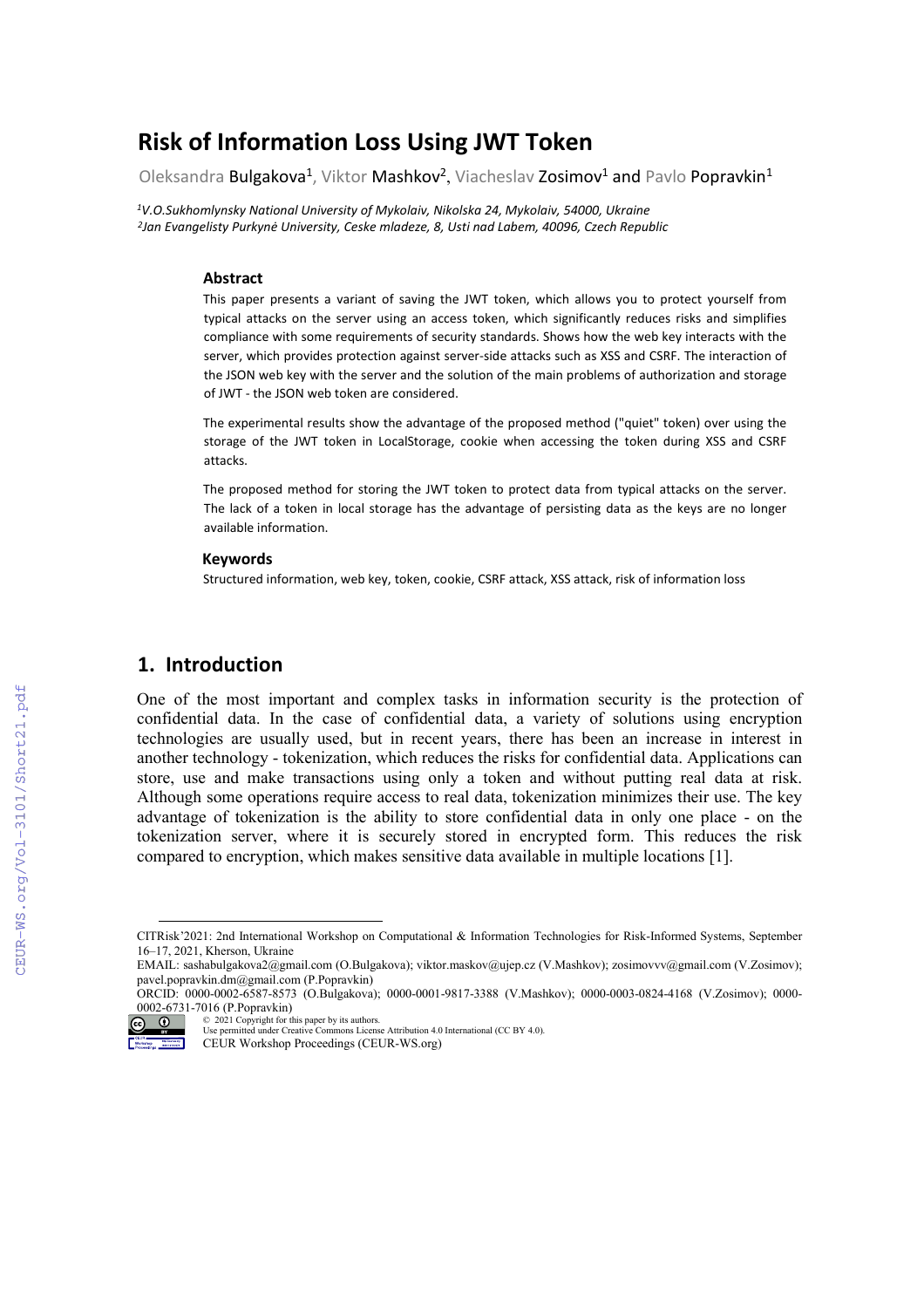That is why the paper proposes a variant of saving the JWT token, which allows you to protect yourself from typical attacks on the server using an access token, which significantly reduces risks and simplifies compliance with some requirements of security standards.

JSON Web Token determines the particular structure of information that is sent over the network. It is presented in two forms - serialized and deserialized. The first is used directly to transfer data with requests and responses. The other one reads and writes information to the token, that is, the deserialization process is performed [2]. This article has covered the persistence of a serialized form, which typically happens in cookies or browser local storage. Local Storage - the method is dangerous because it is exposed to attacks such as XSS [3]. Cookie is a simple storage of a token, often threatens with a CSRF attack and does not protect against XSS attacks [4-5].

The proposed token saving approach allows one to protect against the two most frequent types of attacks and to organize a more reliable security algorithm. Each of these methods has drawbacks that can be avoided by storing the token in a local variable inside the closure.

## **2. Types of Attacks**

XSS (Cross-Site Scripting) is a vulnerability that an attacker can inject into a page through JavaScript code. This code will be executed every time users visit the application page where this code was added. With this code, an attacker can get the user authorization information and enter in his account, or redirect the user to another page, clone, etc. - almost anything JavaScript can do is made available to an attacker. Comparing XSS with SQL injection, XSS is safe for the server, but poses a threat to the users of the infected resource. However, if an administrator cookie gets to an attacker, you can gain access to the control panel of the site and its contents [3].

CSRF (Cross-Site Request Forgery, also XSRF). The essence of CSRF is that browsers don`t understand how to distinguish whether an action was explicitly performed by the user (such as clicking a button on a form or following a link) or whether the user unintentionally performed the action. An effective and generally accepted method of protecting against CSRF-Attacks today is a token - a random set of bytes that the server transmits to the client, and the client returns to the server [4].

## **3. Saving a Token**

## **3.1. Saving a token in a cookie**

The main advantage of storing a token in a cookie is that the tokens are not available with JavaScript. As a result, the vulnerability to XSS attacks is much lower than for local repositories but also does not fully protect against XSS attacks.

If you use the HttpOnly flag and secure cookies, this means that JavaScript cannot be accessed from these files. That is, even if an attacker can run his code on this page, you will not be able to read the cookie access token.

Cookies are automatically sent in each HTTP-requests (Hypertext Transfer Protocol - HTTP) to the server.

The problem with storing a JSON web token in a cookie is a vulnerability to CSRF attacks. Also, depending on the specific circumstances, it may happen that the tokens in the cookie can't be saved.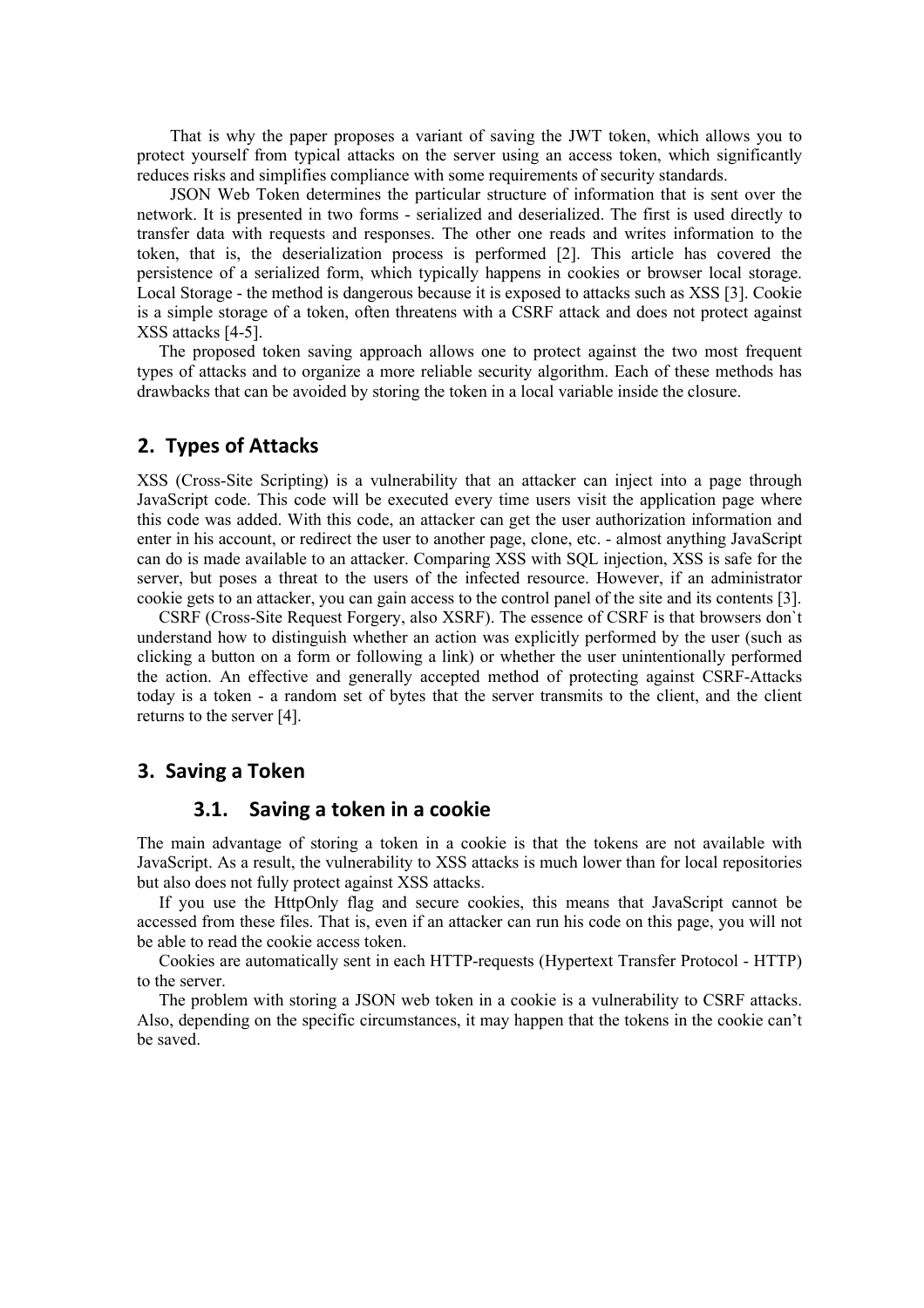The size of cookies is limited to 4 KB. Therefore, to use large JWTs, storing them in a cookie will not work [6-7].

There are scenarios in the implementation of which you can`t send cookies to your APIserver (Application Programming Interface - API). It is also possible that some API requires a token to be placed in the Authorization header. In this case, it is impossible to store tokens in cookies.

Context-sensitive source coding is commonly used to prevent XSS vulnerabilities. In some cases, this may be sufficient to encode special HTML characters (Hypertext Markup Language - HTML), such as opening and closing tags. References are usually prohibited unless you start with a whitelist, such as http:// or https://, which prevents the use of URI schemes (Uniform Resource Identifier - URIs), such as javascript://.

It should also be noted that most modern web browsers have a built-in XSS filter, this protection should not be considered as a warranty. It can't catch all kinds of cross-site scripting attacks and isn't very smart, which can sometimes lead to false positives that can prevent some pages from loading. The web browser's XSS filter should only be the "second line of defense".

Sometimes developers remove dangerous functions and characters from the code. This solution is fundamentally incorrect because XSS browser filters cannot recognize dangerous useful data when the original data is forged given possible workarounds.

## **3.2. Saving a token in LocalStorage**

The main advantage of local storage is that they are easy to use.

Working with local storage is very convenient, it uses JavaScript. If the program does not have a backend, then relying on other people's APIs, it is not always possible to track whether these APIs use personal data from cookies on this site.

Using LocalStorage, it is convenient to work with APIs that must find an access token in the request header. Example:Authorization Bearer \$ {access\_token}.

The main disadvantage of local storage is the vulnerability to XSS attacks.

When performing an XSS attack, an attacker could run dangerous JavaScript code on your site. This means that the attacker can access the access token stored in localStorage.

The source of the XSS attack may be third-party JavaScript code included in this site. It can be something like React, Vue, jQuery, Google Analytics script, and so on. In modern conditions, it is almost impossible to develop a site that does not include libraries of third-party developers.

The main methods of protection against XSS-attacks by which developers try to protect data:

- 1. Try simply not to store sensitive data in localStorage, including JWT or any other credentials in this regard.
- 2. Use a cookie header on top of the authorization header.
- 3. Set cookie header protection.
- 4. Avoid displaying the token on the screen, in URLs (Uniform Resource Locator URL), or the source code.

These precautionary methods do not solve the root problem of accessing sensitive data in a very light format. Storing data in LocalStorage will always be dangerous because it is a format of LocalStorage.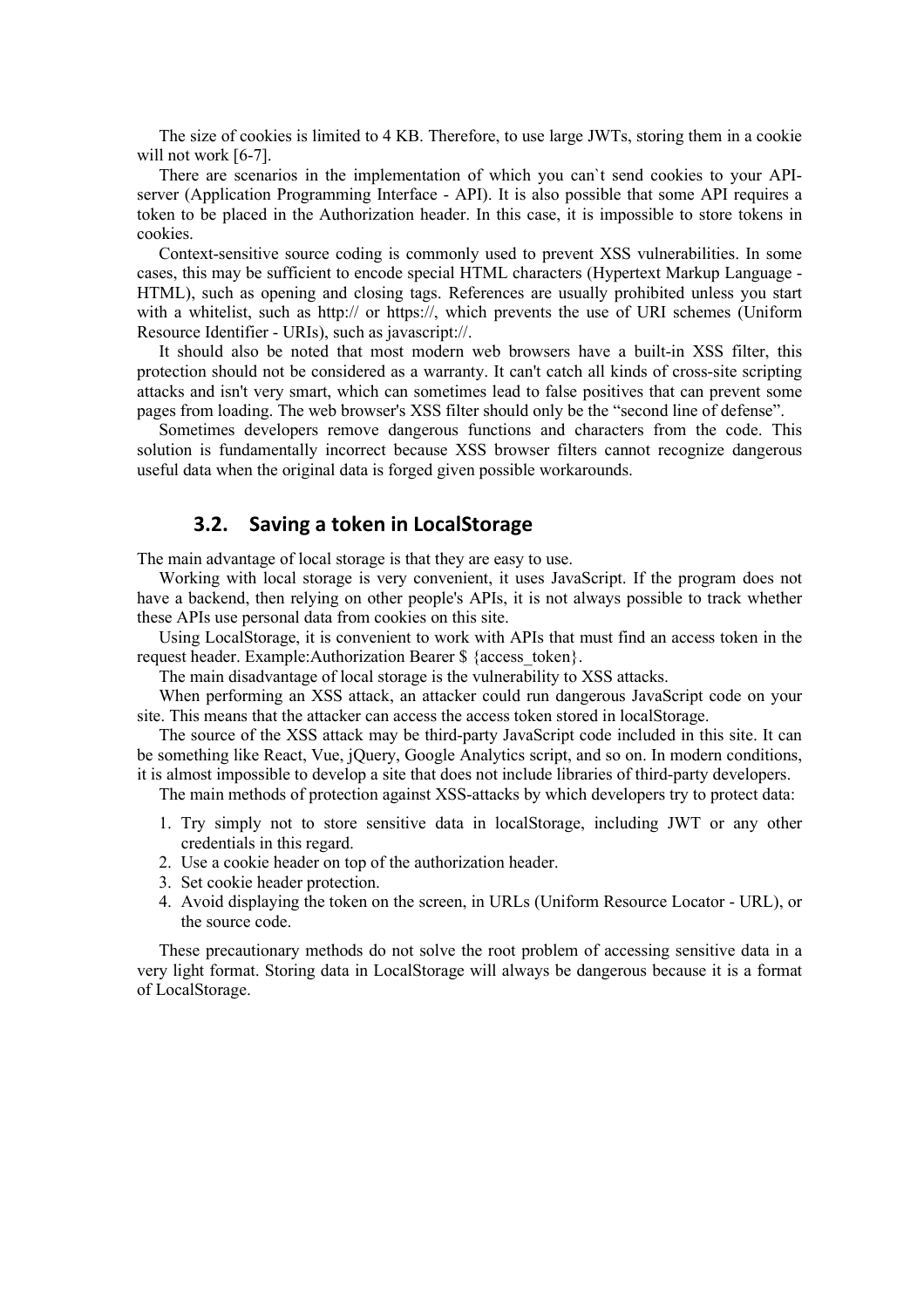#### **4. Saving Token In a Local Variable**

When the token is saved in a local variable inside the closure, the system becomes protected from typical attacks - CSRF (cannot be automatically sent with cookies, because the token is stored in memory and sent as a header on every request to the server) and XSS (because the token is not saved in Session / LocalStorage).

Figure 1 shows a new session where you can get a new token and store it in a local variable inside the closure.

Figure 2 an example of obtaining a token in an XSS attack is shown. The example shows that the information is not saved in LocalStorage so an attacker can't access the file. This also applies to CSRF attacks.

Further, with each request, it is necessary to add a token to the header and avoid other storages in which there is unprotected data.

```
flight inMemoryToken;
function login ({jwt token, jwt token expiry}, noRedirect) {
       inMemoryToken = \{token: jwt token,
               expiry: jwt_token_expiry
       \mathcal{E}if (! noRedirect) {
               Router.push ('/ app')
       \}₹
```
**Figure 1**: Example of getting a token and store it in a local variable inside the closure

| ine                                                                           |                                                                                                                                                          | crewing.vadmax.com says<br>{"_userName":"Pavel                                                                                                                                                           |         |         |  |
|-------------------------------------------------------------------------------|----------------------------------------------------------------------------------------------------------------------------------------------------------|----------------------------------------------------------------------------------------------------------------------------------------------------------------------------------------------------------|---------|---------|--|
|                                                                               | Search                                                                                                                                                   | Popravkin","_auth":"true","_userId":"1344208"}                                                                                                                                                           |         | OK      |  |
|                                                                               | Position                                                                                                                                                 | Fleet                                                                                                                                                                                                    | v       | English |  |
| Sources<br>sole<br>.v class="v-input_slot"><br>:before<br>::before<br>::after | Network<br>Performance<br>div class="v-text-field slot"><br>div class="v-input_append-inner"><br>r <div class="v-input_icon v-input_icon--append"></div> | Memory<br>Application<br>Security<br>Lighthouse<br>v <i aria-hidden="true" class="v-icon notranslate mdi mdi-magnify theme--light primary--text" onclick="alert(JSON.stringify(localStorage))"> == 3</i> | AdBlock |         |  |

**Figure 2**: Getting data from localStorage in XSS attack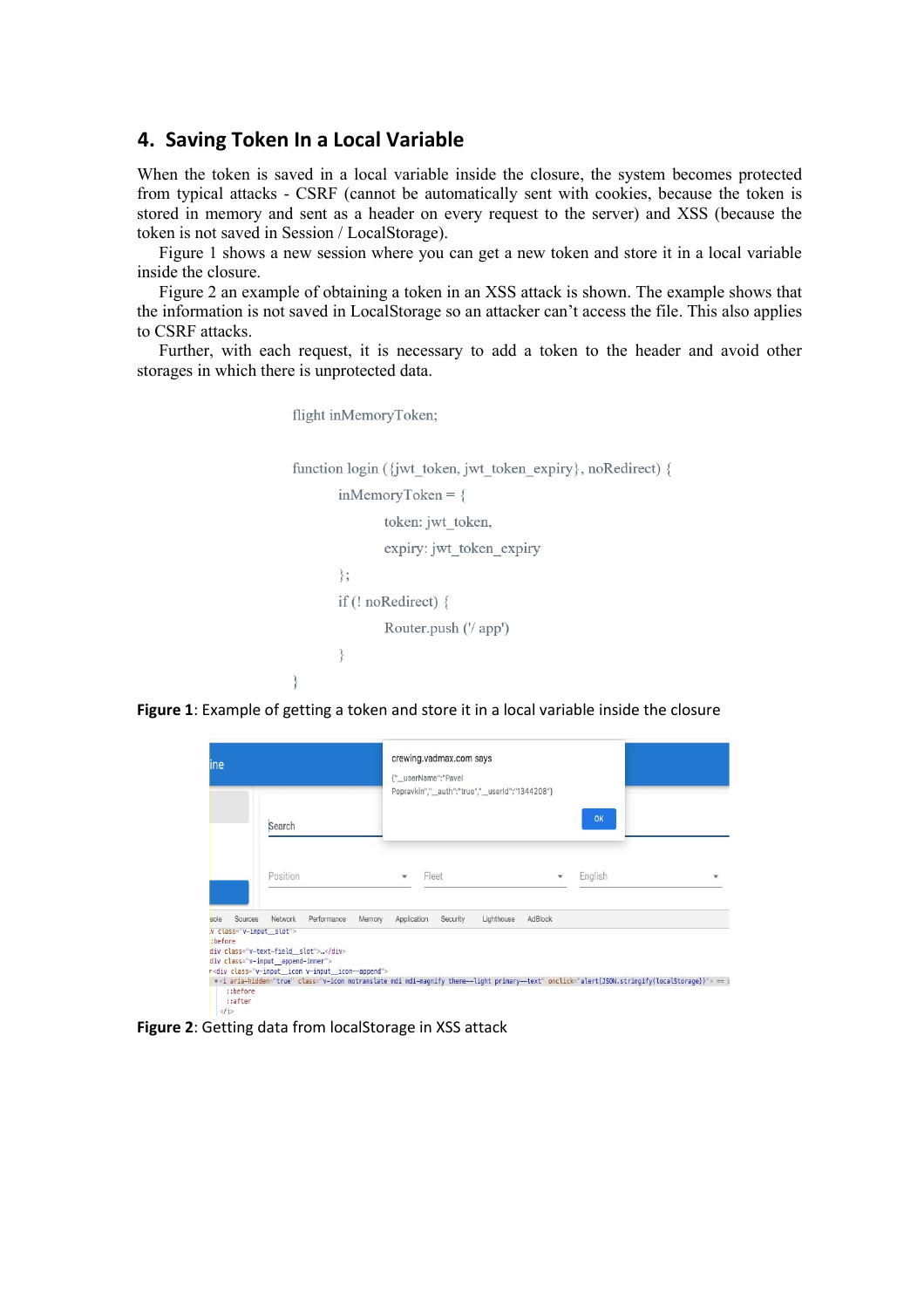# **5. Access Problems and Their Solutions**

When using the application, the user may encounter some problems: a quick end of the session (the JWT expires) and the session will not be saved upon re-entry (the system does not save the JWT token on the user's side). To solve these problems, you can give a refresh token that can be used for the API and that can be saved between user sessions.

This token is part of the authentication process along with the JWT. The server stores the refresh token and associates it with a specific user in its database. On the client-server, you need to connect the application to create the update and get a new JWT before the previous JWT token expires.

The refresh token is sent as HttpOnly and is automatically sent by the browser when using the API.

Figure 3 shows a new login process where the refresh token will be sent along with the JWT. User input string through the token update will take place in four stages:

- 1. The user logs in through the API.
- 2. The server generates JWT tokens and updates.
- 3. The server sets an HttpOnly cookie with a refresh token and returns to the user as JSON. JWT is stored in memory.
- 4. Based on the expiration of the JWT, a "silent" token renewal is triggered.

Figure 4 shows a silent update that takes place in three stages:

- 1. The endpoint of the call is the refresh token.
- 2. The server reads the httpOnly cookie and returns a new JWT.
- 3. Sets a new refresh token cookie through the Set-Cookie header.

If the user has logged out of the current session, then when he logs into the application again, the system will look like in Figure 5

Thus, it becomes possible to support user authorization when the token expires.



**Figure 3**: Update token sheme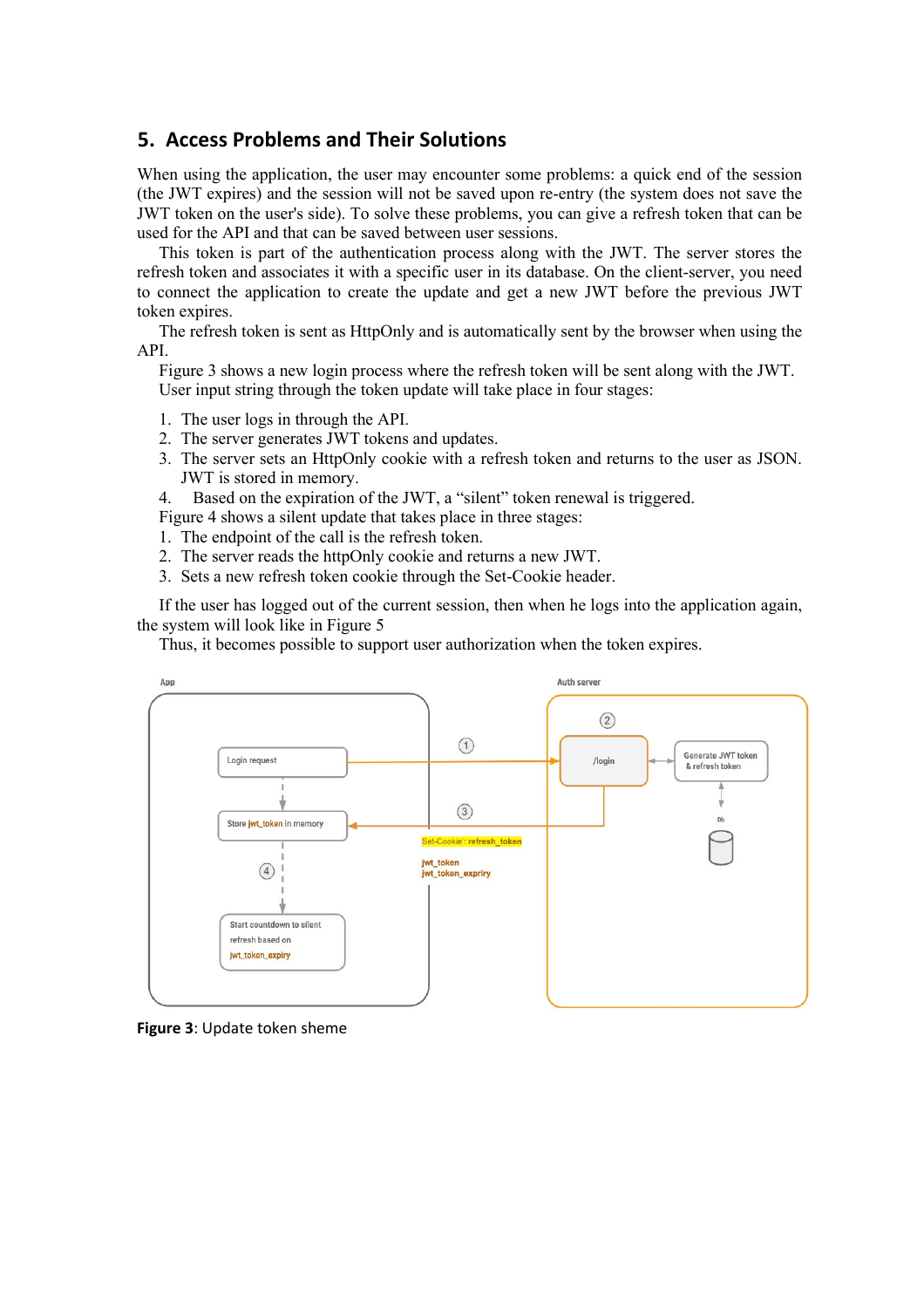

**Figure 4**: Silent update sheme



**Figure 5**: Workflow scheme when user logged out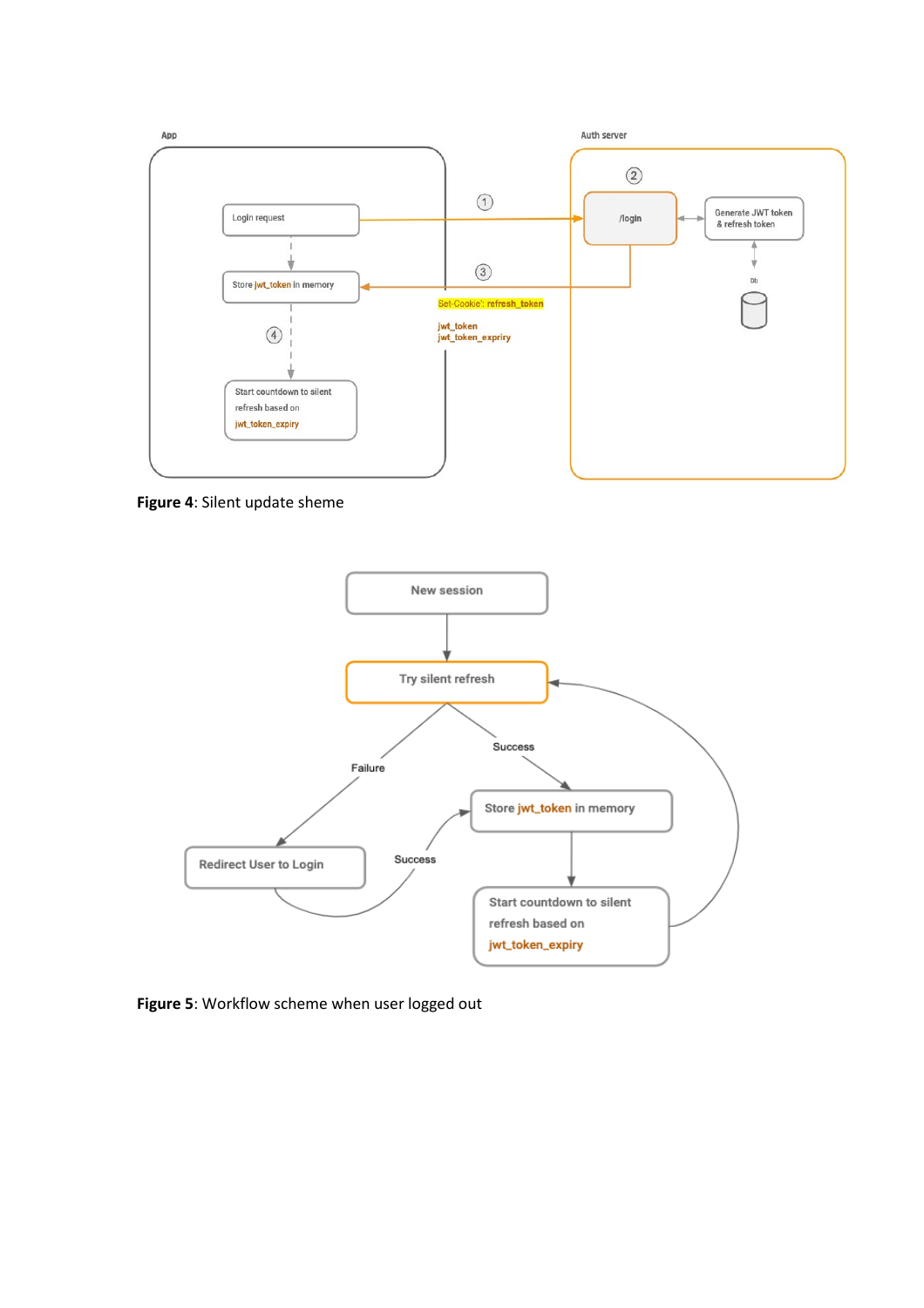Table 1 presents the results of experiments that show the possibility of gaining access to the token during XSS and CSRF attacks using the storage of the JWT token in LocalStorage, the cookie and the proposed method ("silent" token). A simulation of 30 experiments was carried out. "+" means that it was possible to get access, "-" access was not obtained.

| The result of using the considered methods for various attacks |                 |                  |
|----------------------------------------------------------------|-----------------|------------------|
| Method                                                         | XSS attack (30) | CSRF attack (30) |
| LocalStorage                                                   | $+ (23 + 7 -)$  | - (8 +; 22-)     |
| cookie                                                         | $-(9 + 21)$     | $+(26 + 4)$      |
| "silent" token                                                 | $-(2 + 28 -)$   | $-(1 + 29 -)$    |

**Table 1**

The result of using the considered methods for various attacks

Out of 30 test situations (Table 1), the proposed method ("quiet" token) turned out to be the most effective: with XSS attacks only 2 out of 30, and CSRF attacks - only 1 out of 30 attempts to obtain a token.

## **6. Conclusions**

Cybercrime is growing every year and methods of attack are becoming more sophisticated. All this should contribute to the development of methods and policies of protection. With the increasing use of brute force attacks and phishing attacks to capture user data, it is becoming clear that password authentication is no longer sufficient to counter attackers.

Token-based authentication, when used in conjunction with other authentication methods, creates a barrier designed to stop even the most advanced hacker. Token authorization systems are considered to be very secure and efficient, but despite the many benefits associated with using tokens, there is always a small risk of losing confidential information.

That's why this paper discusses variant of saving the JWT token, which allows you to protect yourself from typical attacks on the server using an access token, which significantly reduces risks and simplifies compliance with some requirements of security standards. The risk of information loss using JWT token of storing structured information in local storage that is sent over the network in a serialized form, which usually happens in cookies or browser local storage. Local storage - the method is dangerous because it is susceptible to attacks such as XSS. A cookie is a simple token store that is often threatened by CSRF attacks and does not protect against XSS attacks.

This article proposes a method for storing a JWT token to protect data from typical server attacks. The lack of a token in local storage has the advantage of persisting data as the keys are no longer available information. The proposed token saving approach allows one to protect against the two most frequent types of attacks and to organize a more reliable security algorithm. Each of these methods has drawbacks that can be avoided by storing the token in a local variable inside the closure.

During the experiment, various situations were generated to gain access to the token. Out of 30 test situations, the proposed method ("quiet" token) turned out to be the most effective: with XSS attacks only 2 out of 30, and CSRF attacks - only 1 out of 30 attempts to obtain a token.

However, you need to understand that this method does not provide a complete guarantee of protecting the system from attacks - it excludes only some of the types of attacks described above.